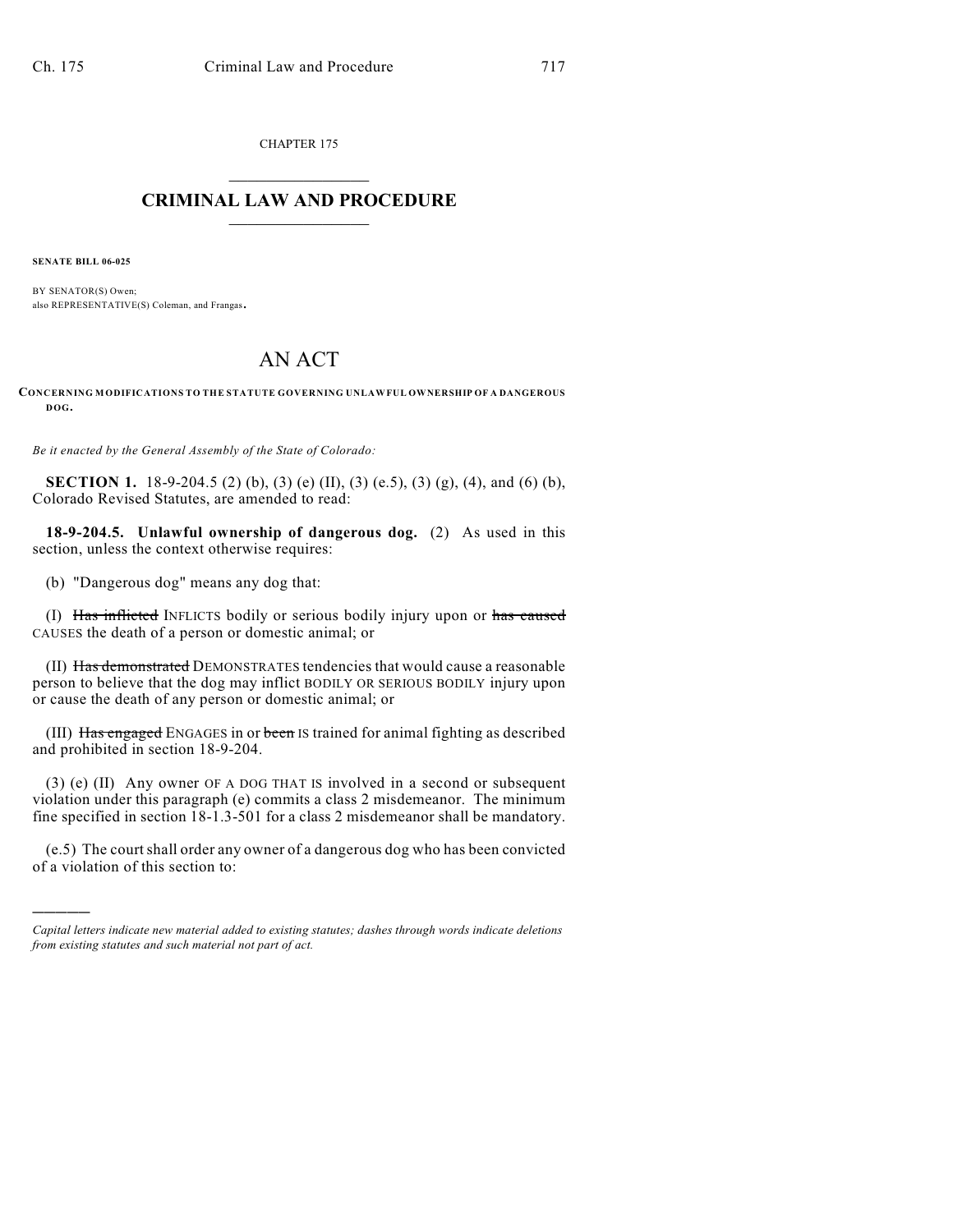(I) Confine such THE dangerous dog in a building or enclosure designed to be escape-proof and, whenever such THE dog is outside of such THE building or enclosure, keep the dog under such THE owner's control by use of a leash. THE OWNER SHALL POST A CONSPICUOUS WARNING SIGN ON THE BUILDING OR ENCLOSURE NOTIFYING OTHERS THAT A DANGEROUS DOG IS HOUSED IN THE BUILDING OR ENCLOSURE. In addition, if the conviction is for a second or subsequent offense, such THE dangerous dog shall also be muzzled whenever it is outside of the building or enclosure.

(II) Immediately report to the bureau IN WRITING any material change in the dangerous dog's situation, including but not limited to a CHANGE, TRANSFER, OR TERMINATION OF OWNERSHIP, change of address, escape, or death;

(III) At the owner's expense, permanently identify the dangerous dog through the implantation of a microchip by a licensed veterinarian or a licensed shelter. A veterinarian or licensed shelter that implants a microchip in a dangerous dog shall report the microchipping information to the bureau within ten days after implantation of the microchip, pursuant to section 35-42-115 (2), C.R.S.

(IV) Prior to the implantation of the microchip, pay a nonrefundable dangerous dog microchip license fee of fifty dollars to the bureau;

(V) PRIOR TO THE DANGEROUS DOG RECEIVING ANY SERVICE OR TREATMENT, DISCLOSE IN WRITING TO ANY PROVIDER OF THE SERVICE OR TREATMENT, INCLUDING BUT NOT LIMITED TO A VETERINARY HEALTH CARE WORKER, DOG GROOMER, HUMANE AGENCY STAFF PERSON, PET ANIMAL CARE FACILITY STAFF PERSON, PROFESSIONAL DOG HANDLER, OR DOG TRAINER, EACH ACTING IN THE PERFORMANCE OF HIS OR HER RESPECTIVE DUTIES, THAT THE DANGEROUS DOG HAS BEEN THE SUBJECT OF A CONVICTION OF A VIOLATION OF THIS SECTION;

(VI) PRIOR TO A CHANGE, TRANSFER, OR TERMINATION OF OWNERSHIP OF A DANGEROUS DOG, DISCLOSE IN WRITING TO THE PROSPECTIVE OWNER THAT THE DANGEROUS DOG HAS BEEN THE SUBJECT OF A CONVICTION OF A VIOLATION OF THIS SECTION.

(g) (I) In addition to the penalties set forth in paragraphs (b) to (e) of this subsection (3), upon an owner's entry of a guilty plea or the return of a verdict of guilty by a judge or jury or a deferred judgment or deferred prosecution for a violation that results in serious bodily injury to a person or death to a person or domestic animal or for a second or subsequent violation of  $s$ aid paragraph (b) or (e) OF THIS SUBSECTION (3) resulting in a conviction or a deferred judgment or a deferred prosecution involving the same dog of the same owner, the court may SHALL order that the dangerous dog be immediately confiscated and placed in a public animal shelter and shall order that, upon exhaustion of any right an owner has to appeal a conviction based on a violation of this subsection (3), the owner's dangerous dog be destroyed by lethal injection administered by a licensed veterinarian.

(II) IN ADDITION TO ANY PENALTY SET FORTH IN PARAGRAPHS (b) TO (e) OF THIS SUBSECTION (3), FOR A SECOND OR SUBSEQUENT VIOLATION OF PARAGRAPH (b) OR